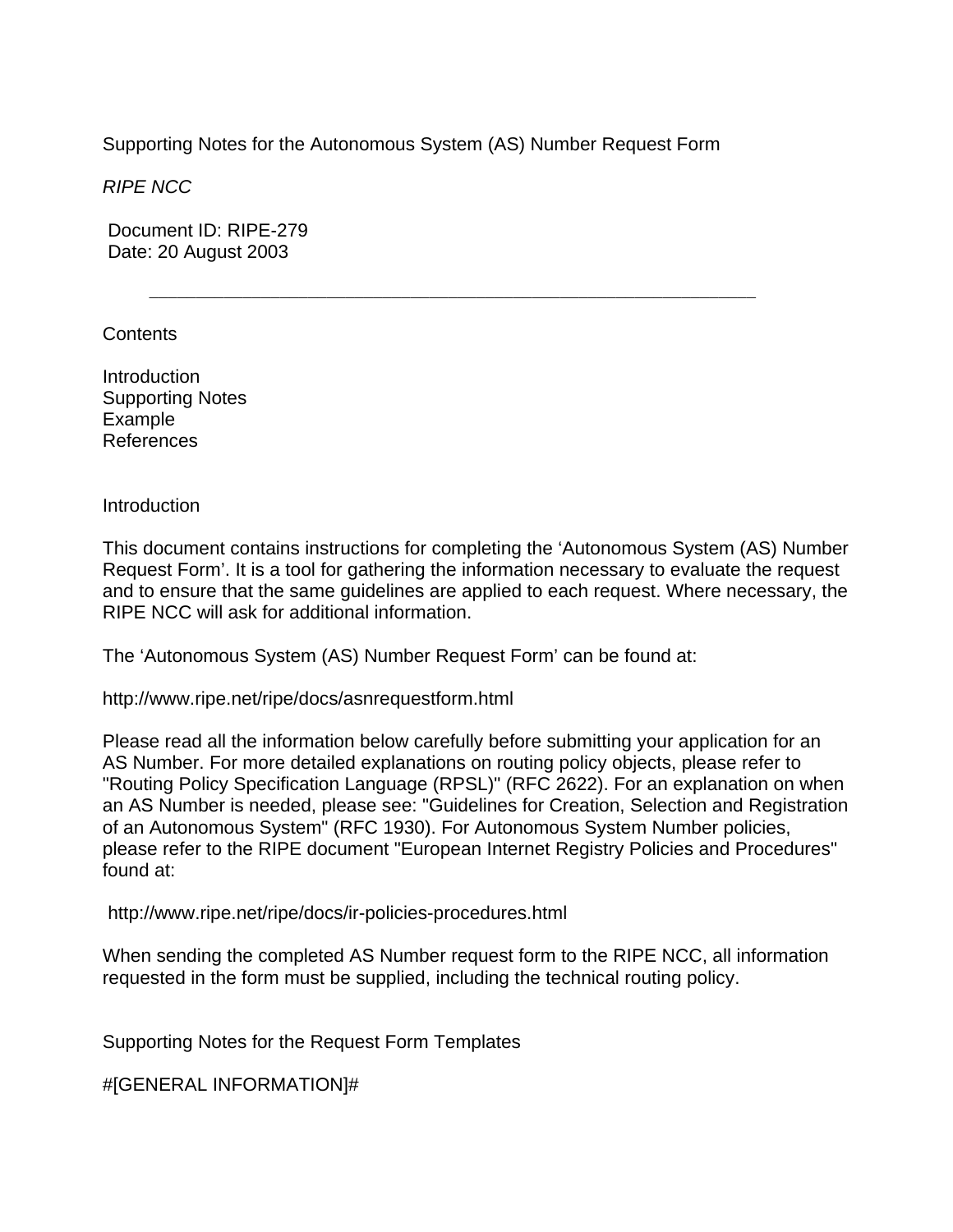request-type: as-number form-version: 1.0

Please do not alter the value of the 'request-type' and 'form-version' fields.

x-ncc-regid:

The Registry Identifier (RegID) must be included in every message sent to <hostmaster@ripe.net>. It is used to identify the Local Internet Registry (LIR). It has the following format:

<country code>.<organisation name>

Warning: Requests sent to the RIPE NCC that lack a proper RegID (x-ncc-regid) will bounce back to the sender.

#[AS NUMBER USER]# % % Who will use the AS Number being requested? organisation-name: website-if-available:

In the 'organisation-name' field please enter the registered/legal name of the organisation for whom the AS Number is being requested.

In the 'website-if-available' field please enter the URL of the organisations website if available.

#[ADDRESS SPACE TO BE ANNOUNCED]# % % Please list the address prefixes that will originate from % the new AS Number. Please specify each prefix in a % separate "prefix" field below. prefix:

Please specify the address space using the CIDR (slash) notation (i.e. x.x.x.x/xx).

% If the organisation wishing to be multi-homed does not % have address space yet but has a pending request sent to % <hostmaster@ripe.net>, please include the ticket number % of the request below. pending-ticket-ID:

To process this request you must complete either the 'prefix' field or the 'pending-ticket-ID' field.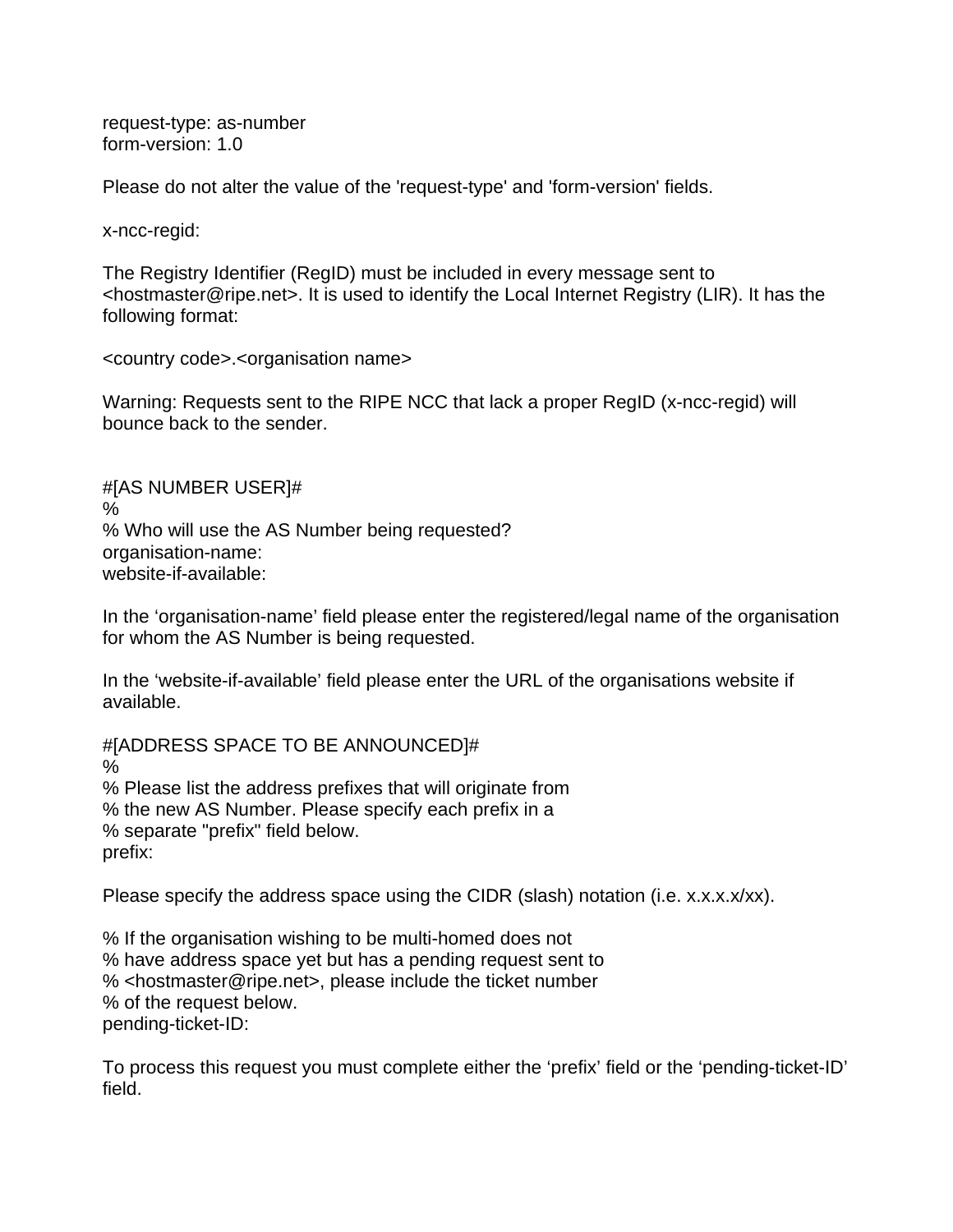#[PEERING CONTACTS]# % % Please list the e-mail contact addresses of peering % partners for the requested AS Number. peering: peering:

Please list all your peering partners here. The minimum number of peers that may be given is two to ensure that the organisation will be multihomed. If you have more than two peers, please add these to the list using the same format (i.e. 'peering').

#[DATABASE TEMPLATE(S)]#

%

% Please include database template(s) here so that the

% Hostmaster can register the assignment in the RIPE

% Database. If it is necessary to create a maintainer object

% please include that template too.

%

% Please also note that although "import:" and "export:"

% attributes for an "aut-num" object are optional in terms

% of database software, they are mandatory in terms of RIPE

% policies. This ensures that the AS Number requested is to % be multi-homed.

| aut-num:    | <b>ASNEW</b>                         |
|-------------|--------------------------------------|
| as-name:    | [mandatory] [single] []              |
| descr:      | [mandatory] [multiple] []            |
| import:     | [optional] [multiple] []             |
| export:     | [optional] [multiple] []             |
| admin-c:    | [mandatory] [multiple] [inverse key] |
| tech-c:     | [mandatory] [multiple] [inverse key] |
| mnt-routes: | [optional] [multiple] [inverse key]  |
| mnt-by:     | [mandatory] [multiple] [inverse key] |
| changed:    | hostmaster@ripe.net                  |
| source:     | <b>RIPE</b>                          |

The "aut-num" attributes described below are a minimal set sufficient to register most common situations. Please consult RFC 2622 for full details on the syntax of these and other attributes. More information can also be found in the RIPE Database Reference Manual at:

http://www.ripe.net/ripe/docs/databaseref-manual.html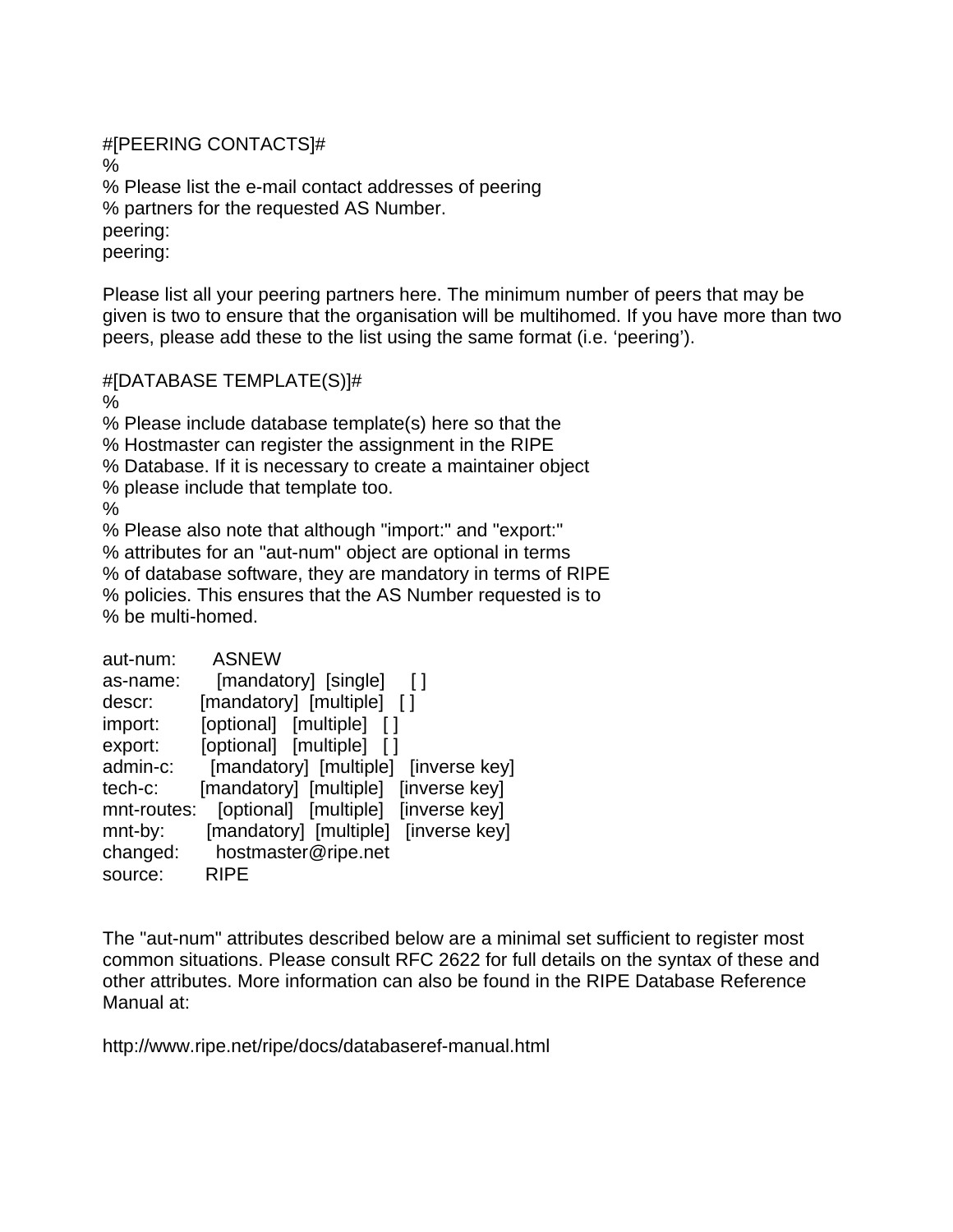The "aut-num:" attribute should be completed with ASNEW. The RIPE NCC will assign an AS Number after evaluation of this request.

The "as-name:" attribute is a descriptive name associated with the AS. It is recommended to use an as-name that relates to the organisation for which the AS Number is being requested. Valid characters are letters, numbers and dash. It cannot start with the prefix "AS".

For example: as-name: NAME-OF-ORGANISATION-AS

The "descr:" attribute is a short description of the Autonomous System, including the name of the organisation using the AS Number.

The "import:" attribute is to specify policy for the routes that you accept from your peer. Syntax: from <peering-1> [action <action-1>] accept <filter>

For example: import: from AS2 accept ANY

The action specification is optional. Please refer to RFC 2622 for more detailed information.

The "export:" attribute is to specify policy for the route announcements that you send to your peer.

Syntax: to <peering-1> [action <action-1>] announce <filter>

For example: export: to AS2 announce ASNEW

The action specification is optional. Please refer to RFC 2622 for more detailed information.

The "admin-c:" attribute contains the nic-hdl for the administrative contact person at the LIR. This person should be administratively responsible for the network. A **role** object nichdl can also be used in this attribute.

The "tech-c:" attribute contains the nic-hdl for the technical contact person at the LIR. This person should have technical knowledge of the network and will preferably be working onsite. A **role** object nic-hdl can also be used in this attribute.

The "mnt-routes:" attribute provides hierarchical authentication. It authenticates the creation of **route** objects that use this AS Number in the "origin" attribute.

The "mnt-by:" attribute specifies the name of the maintainer protecting this object.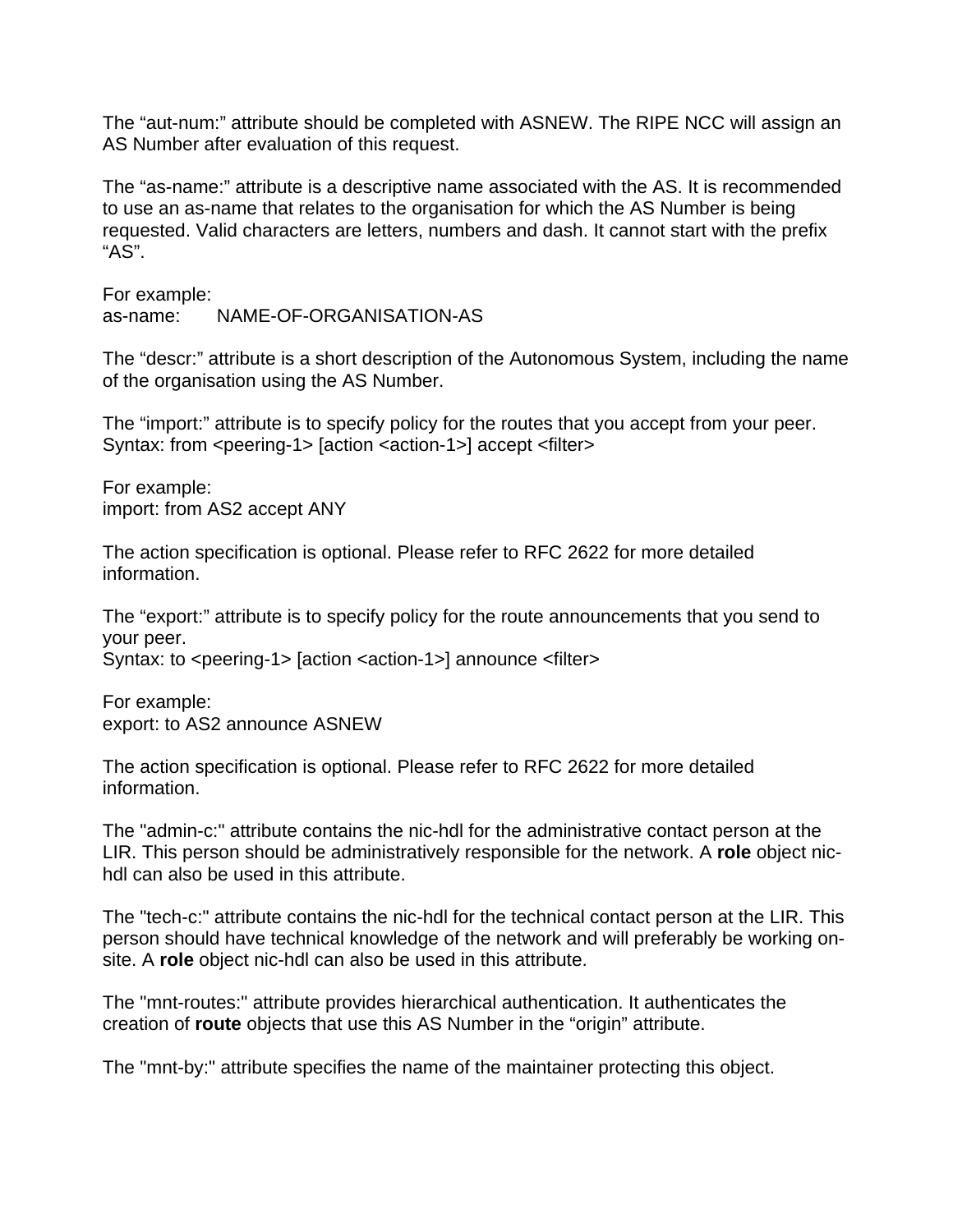The "changed:" attribute must be hostmaster@ripe.net.

The "source:" attribute must be RIPE.

If the maintainer referenced does not exist in the RIPE Database please include the **mntner** template below the **aut-num** template. Please leave a blank line between the templates.

#[INSERT SUPPLEMENTAL COMMENTS]#

%

% Please add any supplementary information that you think % may facilitate the evaluation of this request below.

You may use this area/space for any additional comments you feel are important and did not fit within the previous templates.

#[END OF REQUEST]#

Please insert your signature in plain text (with your full name) after the above header. The Robot will not process any information included here.

Example

#[GENERAL INFORMATION]# request-type: as-number form-version: 1.0 x-ncc-regid: nn.santa

#[AS NUMBER USER]# % % Who will use the AS Number being requested? organisation-name: Santa's Workshop Inc. website-if-available: www.xmas.nn

#[ADDRESS SPACE TO BE ANNOUNCED]# % % Please list the address prefixes that will originate from % the new AS Number. Please specify each prefix in a % separate "prefix" field below. prefix: 192.168.28.0/24

%

% If the organisation wishing to be multi-homed does not % have address space yet but has a pending request sent to % <hostmaster@ripe.net>, please include the ticket number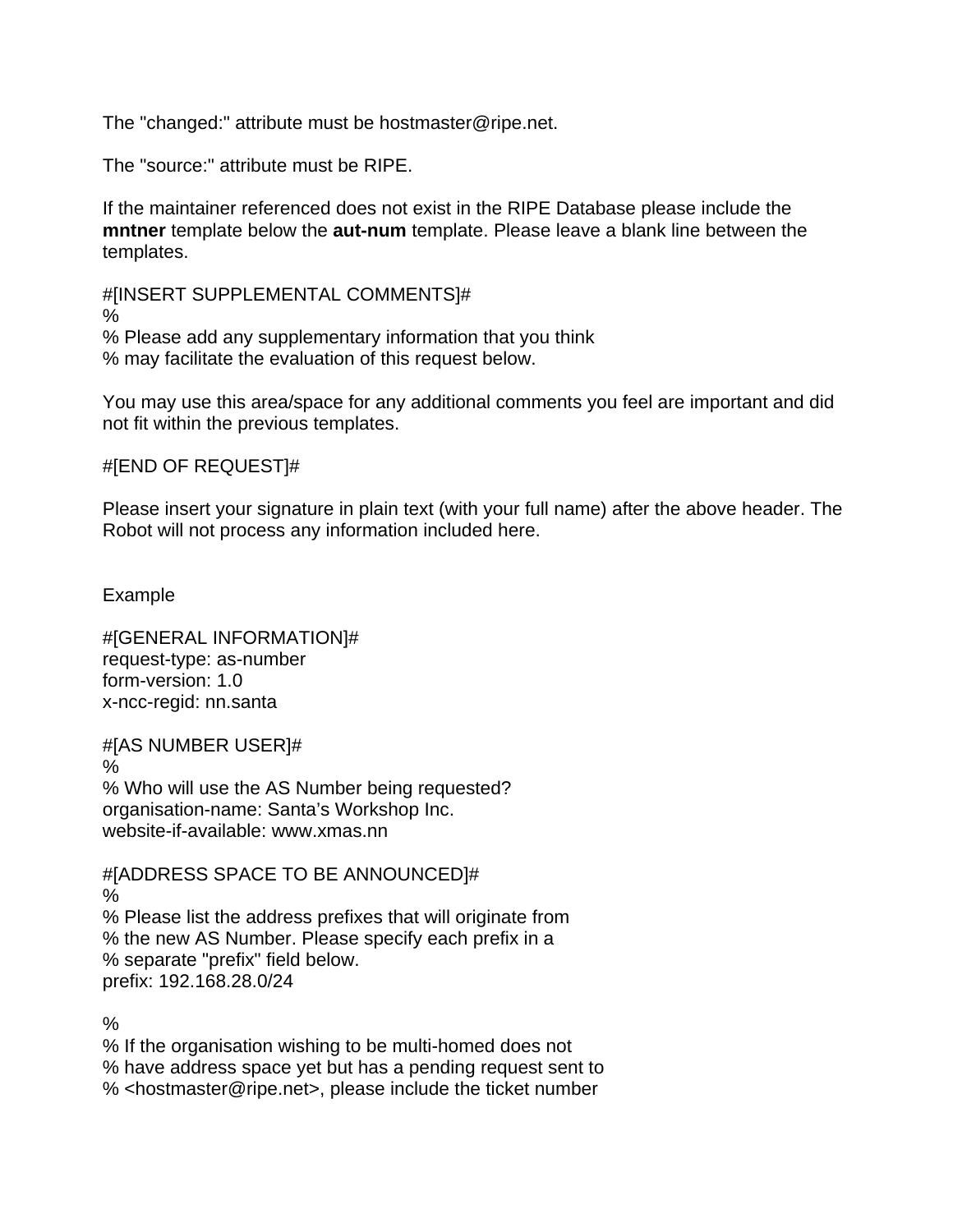% of the request below. pending-ticket-ID:

#[PEERING CONTACTS]#

% % Please list the e-mail contact addresses of peering % partners for the requested AS Number. peering: role@northernnowhere.nn peering: admin@polarcity.nn

#[DATABASE TEMPLATE(S)]#

%

% Please include database template(s) here so that the % Hostmaster can register the assignment in the RIPE % Database. If it is necessary to create a maintainer object % please include that template too. % % Please also note that although "import:" and "export:" % attributes for an "aut-num" object are optional in terms % of database software, they are mandatory in terms of RIPE % policies. This ensures that the AS Number requested is to % be multi-homed.

aut-num: ASNEW as-name: SANTA-AS descr: Santa's Workshop Inc.

| import:     | AS3333 accept ANY     |
|-------------|-----------------------|
| export:     | AS3333 announce ASNEW |
| import:     | AS2121 accept ANY     |
| export:     | AS2121 announce ASNEW |
| admin-c:    | HOHO15-RIPE           |
| tech-c:     | HOHO15-RIPE           |
| mnt-routes: | <b>SANTA-MNT</b>      |
| mnt-by:     | SANTA-MNT             |
| changed:    | hostmaster@ripe.net   |
| source:     | <b>RIPE</b>           |

#[INSERT SUPPLEMENTAL COMMENTS]#

%

% Please add any supplementary information that you think % may facilitate the evaluation of this request below.

We have agreed with our peers to establish the multi-homed connections within two months of receiving an AS Number.